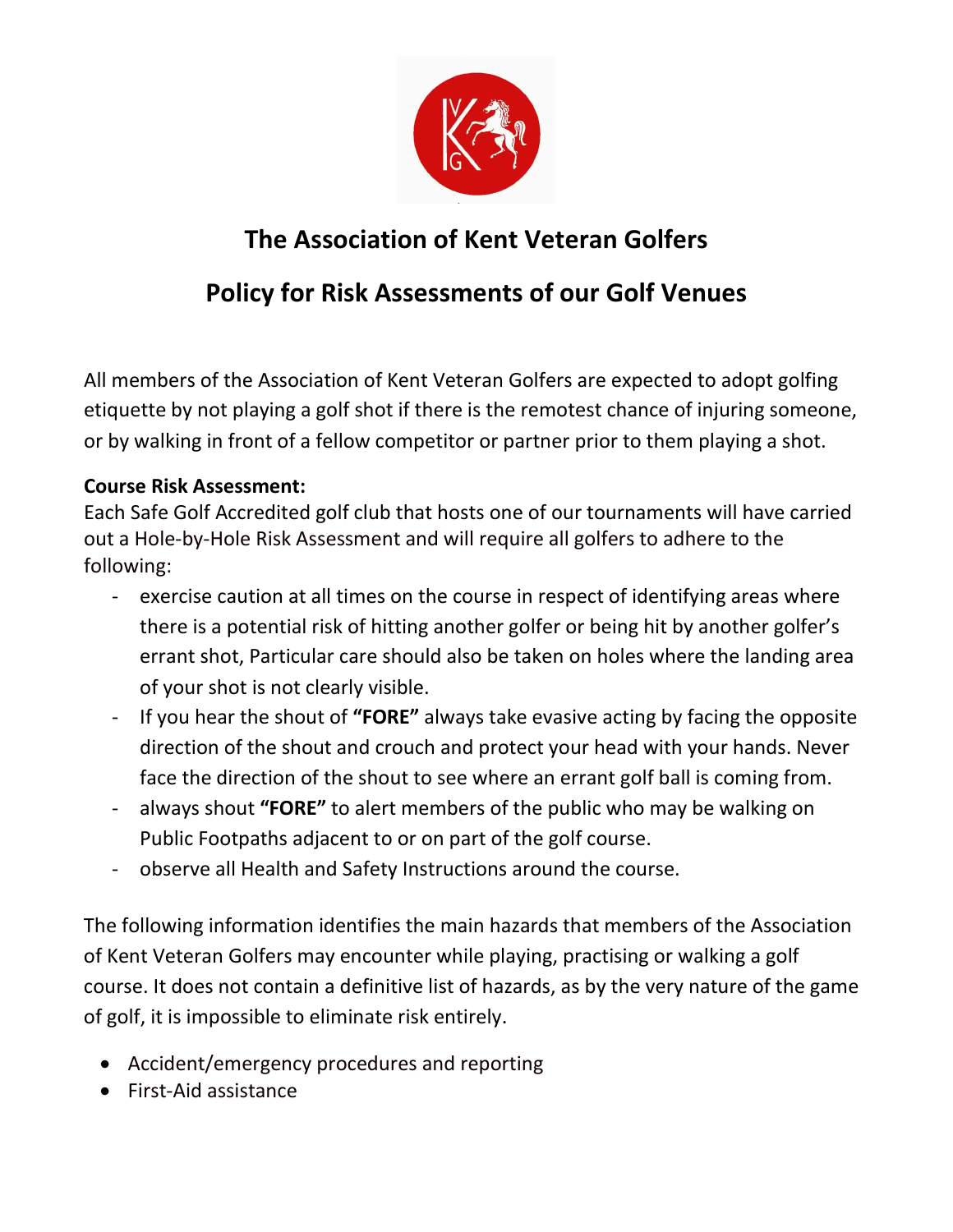

- Mobile phones
- Arriving and leaving the club
- Wildlife
- Catering
- Prohibited areas bounding the course
- Adverse weather procedures (lightning, fog etc)
- Buggies
- Chemical and fertiliser applications
- Footwear
- Personal insurance
- Practising
- Steep banks and steps
- Ditches
- Bridges
- Public rights of way

Each Safe Golf Accredited golf club that hosts one of our tournaments will have documented details for each of these main hazards. When the Association of Kent Veteran Golfers organises a tournament at a Safe Golf Accredited golf club we undertake:

- a) to notify our members that our policy on Health & Safety Information and Risk Assessments, which is set out in (b) and (c) below, is published and freely available on the association's website: akvg.com.
- b) our policy is to require to see the Risk Assessments carried out for its own members by each Safe Golf Accredited golf club that hosts one of our tournaments.
- c) our policy is to adopt and comply with the Risk Assessments carried out for its own members by each Safe Golf Accredited golf club that hosts one of our tournaments. As an example: Crail Golfing Society's website displays their Risk Assessment for members at<https://crailgolfingsociety.co.uk/health-and-safety>

Dr Nigel Courtney